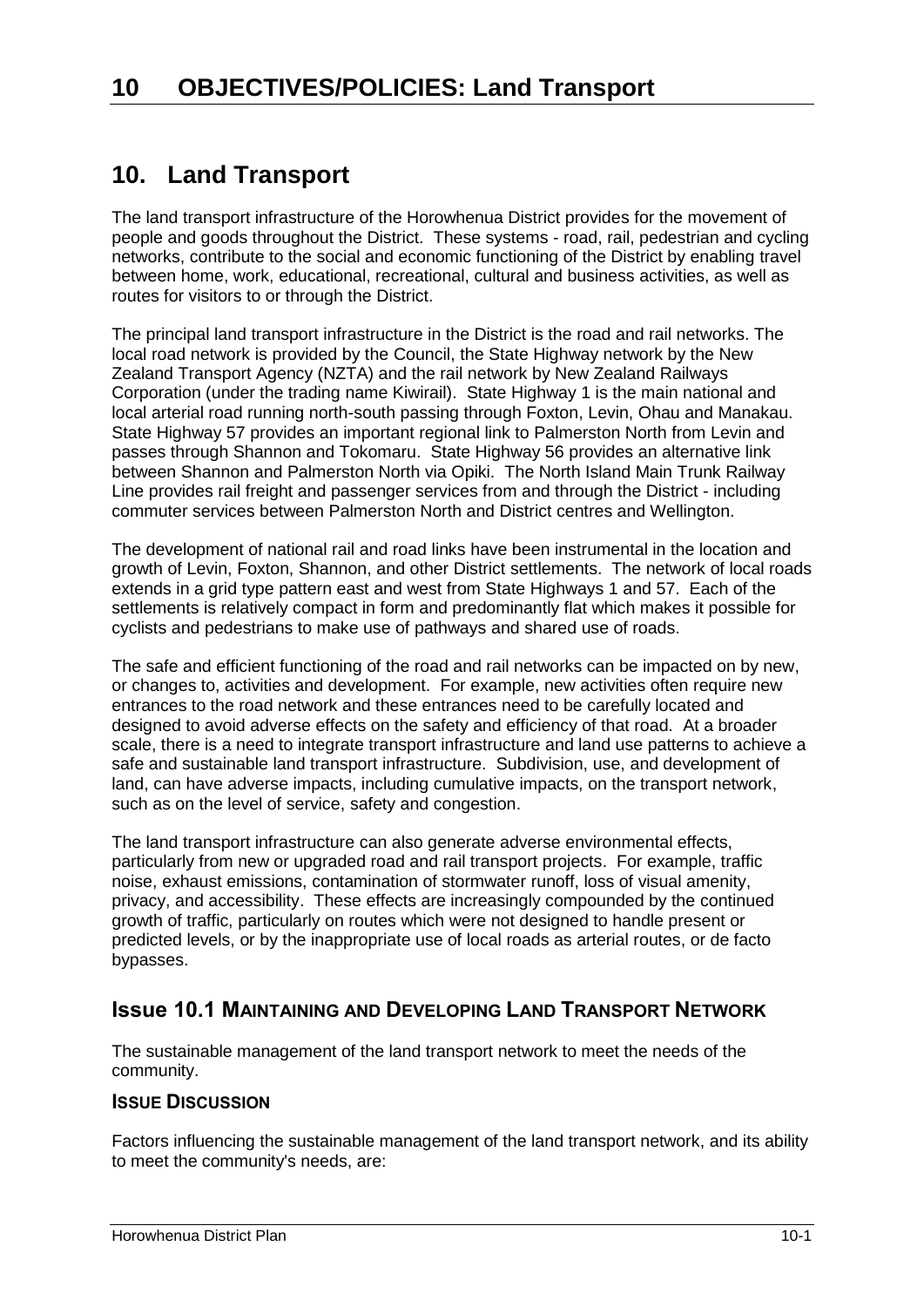#### **The Maintenance of Existing Infrastructure**

There is considerable investment in existing land transport infrastructure including roads, railway lines and facilities, pedestrian pathways and facilities, street lighting, vehicle parking facilities, and directional and safety signage. It is important to the well-being of the community that this infrastructure is maintained to a standard able to function effectively.

#### **The Integration of New or Extended Infrastructure With Existing Networks**

It is important that any additions or extensions to the existing infrastructure are designed and constructed in a way that is compatible with existing infrastructure and which ensures efficient use of transport resources. Extensions to the roading network, for example, which unnecessarily duplicate existing roads or which create intersections with difficult safety conditions will not be compatible with aims of effectiveness or safety or efficiency. It is important that additions and extensions to the infrastructure meet adequate and consistent standards of design, construction, and maintenance. For example, new or extended roads should be compatible with the District's long-term roading hierarchy and structure plans.

#### **Providing for the Needs of Users Other than Vehicles**

Development of the transport infrastructure should also recognise the diverse transportation needs of people in the community. The needs of pedestrians, people with disabilities, children and infants, and cyclists as well as motorised vehicles should be provided for within land transport networks and land developments.

#### **Public Passenger Services and Facilities**

Public passenger transport is not a significant feature of land transport in the District although rail and bus services operate on the main connecting routes. The townships are small in size and most people use private vehicles or cycles or walk. Private vehicles predominate in the rural areas.

#### **Vehicle Parking**

Provision for vehicle parking is important to the proper operation of the transport network. It is important to achieve a balance between providing specific parking areas clear of conflicts with vehicles on roads and making maximum use of roads with kerb-side parking. The provision of on-site carparking is to be optional and market driven.

#### **Significant Changes and Future Transportation Needs**

The ongoing subdivision, use and development in the District, together with expected increasing vehicle numbers and vehicle use, will add to the demands on local and arterial roads. As the transport infrastructure is critical to ensuring the Horowhenua continues to grow and develop, the capacity of the transport networks may need to be more fully utilised or enhanced so that the social and economic well-being of the community prospers. The transportation network should therefore continue to be developed to support the strategic and sustainable growth of the Horowhenua.

The transport infrastructure is also highly influential in the pattern and character of urban growth, as it often forms the framework for urban development. Thus transportation network and urban growth need to be managed in an integrated way.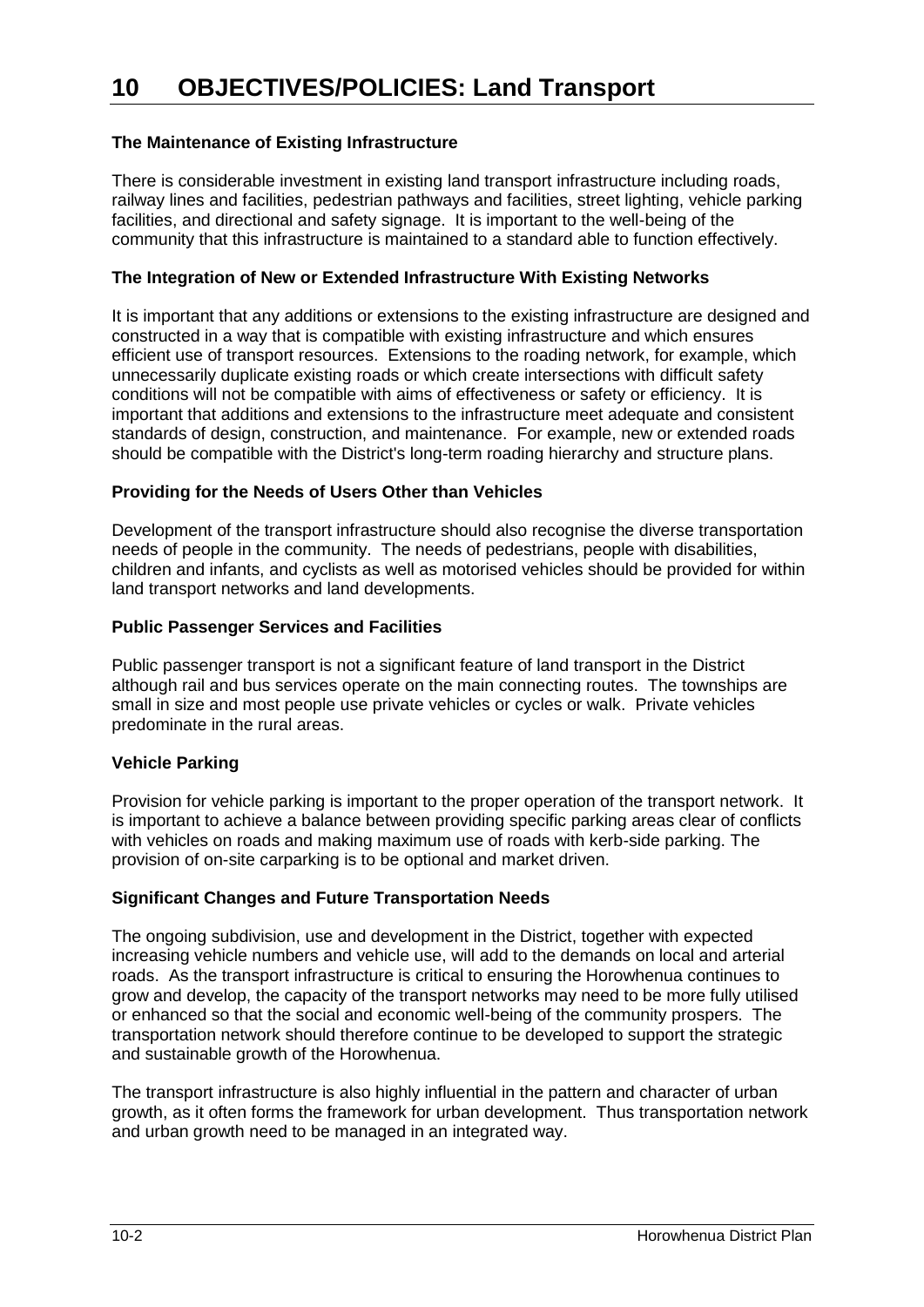#### **Traffic Congestion - Oxford Street Levin**

The issues of congestion of Oxford Street and the adverse effects of intensive use by heavy vehicles continue to present environmental problems for the Levin community. The Wellington Northern Corridor (Levin to Wellington Airport) is one of seven "roads of national significance" that the Government has identified as essential State Highways which require upgrading to reduce traffic congestion, improve safety and support economic growth in New Zealand. The NZTA has commenced preliminary work on improvements to the approximately 30km section of State Highway 1 from north Otaki to north of Levin as part of highway improvements to State Highway 1 (from Otaki to the north of Levin).

#### **Agencies Involved**

Responsibility for the provision and maintenance of land transport infrastructure is shared between a number of organisations including:

- The District Council (for local roads, pedestrian paths and cycleways).
- NZTA (for state highways).
- New Zealand Railways Corporation trading as Kiwirail (for railway lines).
- Individual land developers (in creating new public and private roads and transport facilities).

An appropriate mix of land transport infrastructure can only be achieved through the combined efforts of all agencies. This District Plan can contribute only a share of the policies and methods necessary to support land transport networks to meet the needs of the community.

## **Objectives & Policies**

#### **Objective 10.1.1 Maintaining and Developing Land Transport Network**

Maintenance of land transport networks to efficiently and safely move people and goods through and within the District to meet the current and future needs of the District.

#### **Policy 10.1.2**

Identify and apply District Roading Hierarchy to ensure that the function of each road is recognised and protected in the management of subdivision and land use.

#### **Policy 10.1.3**

Ensure that all proposed new or extended roads are necessary to provide safe and convenient access for the community; and

Ensure that they provide the most efficient form of transport to serve community needs in terms of the alternative forms of transport and routes available and the relative environmental costs and benefits of those alternatives.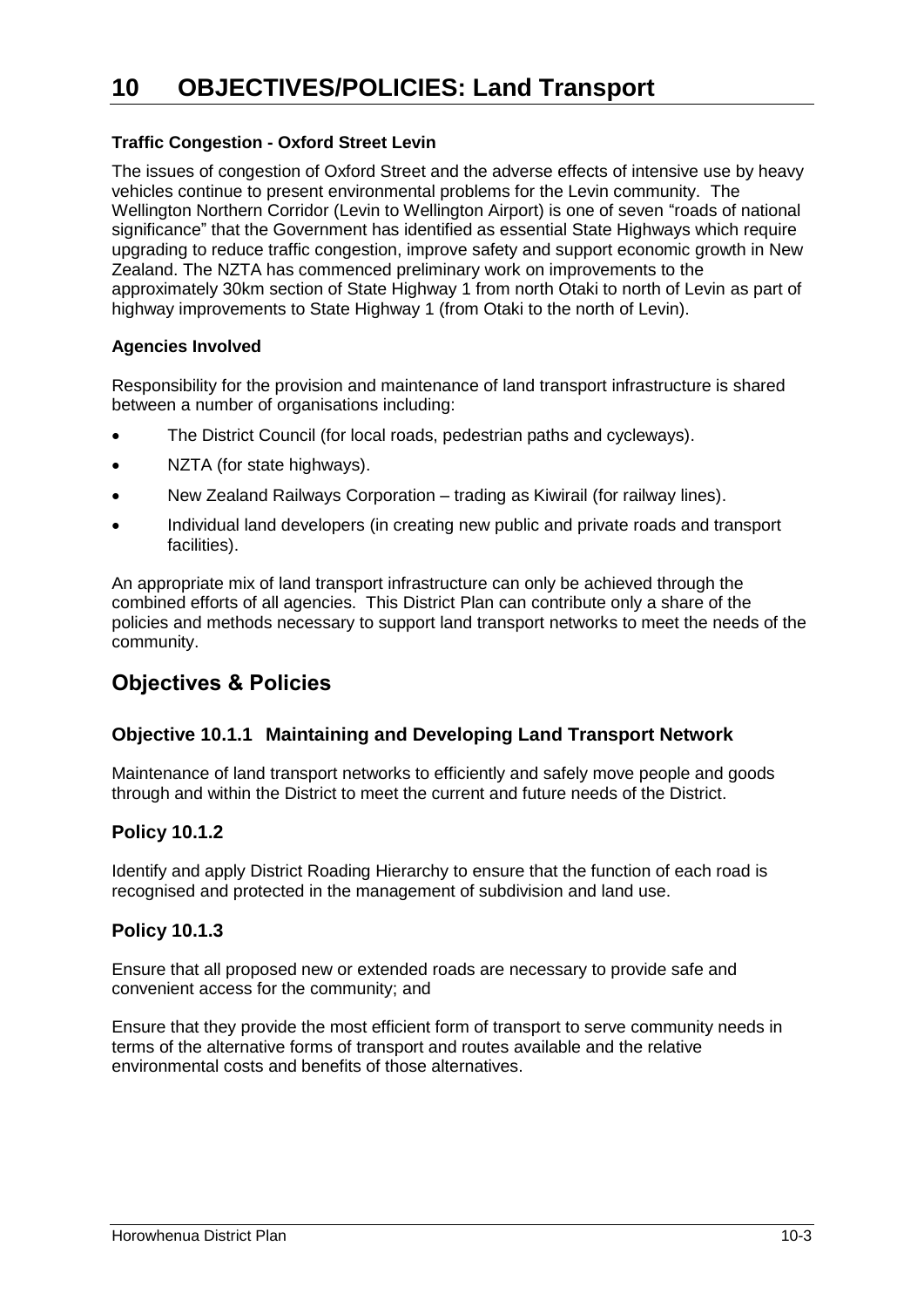#### **Policy 10.1.4**

Encourage the development of pedestrian paths and cycleways, as well as convenient and accessible cycle parking, to support the opportunity to use non-vehicular transportation modes throughout the District.

#### **Policy 10.1.5**

Maintain and upgrade the existing roads in the District and provide for new roads and related facilities where these are important to meet the current and future needs of the District.

#### **Policy 10.1.6**

Require all new public and private roads to be designed and constructed to meet consistent minimum standards relating to safety and efficiency of vehicle movement and particularly in respect of:

- Road width and alignment which should be sufficient for two vehicle lanes except where traffic volumes are insufficient;
- The formation and surface sealing of all roads, access ways, and private ways to standards appropriate to the volume of vehicle traffic expected to be carried;
- Provision for necessary public utility facilities within roads; and
- Safe design and construction of roads, road access points, including alignment, gradient, vehicle parking, manoeuvring, and turning requirements.

#### **Policy 10.1.7**

Ensure that the design and construction of all land transport routes and facilities incorporate measures to enhance the personal safety, security, and convenience of users including vehicle users, public passenger transport services, pedestrians, cyclists, children, and people with disabilities.

#### **Policy 10.1.8**

Require all public roads, private roads, accessways, cycle ways, and pedestrian footpaths in urban areas to be provided with overhead lighting.

#### **Policy 10.1.9**

Require all new urban subdivisions and developments to incorporate infrastructure and facilities for non-motorised transport users and particularly:

- Pedestrian access routes connecting residential areas, schools, shopping centres, recreation reserves, and public transport collection points and terminals where appropriate;
- Provision for cycle traffic within road carriageways in such a way that lane width, design, and surface finish are adequate to safely accommodate both motorised vehicles and cycles;
- Separate bicycle tracks outside road carriageways;
- Pedestrian footpaths to be provided in urban areas adjacent to, but separated from, vehicle carriageways;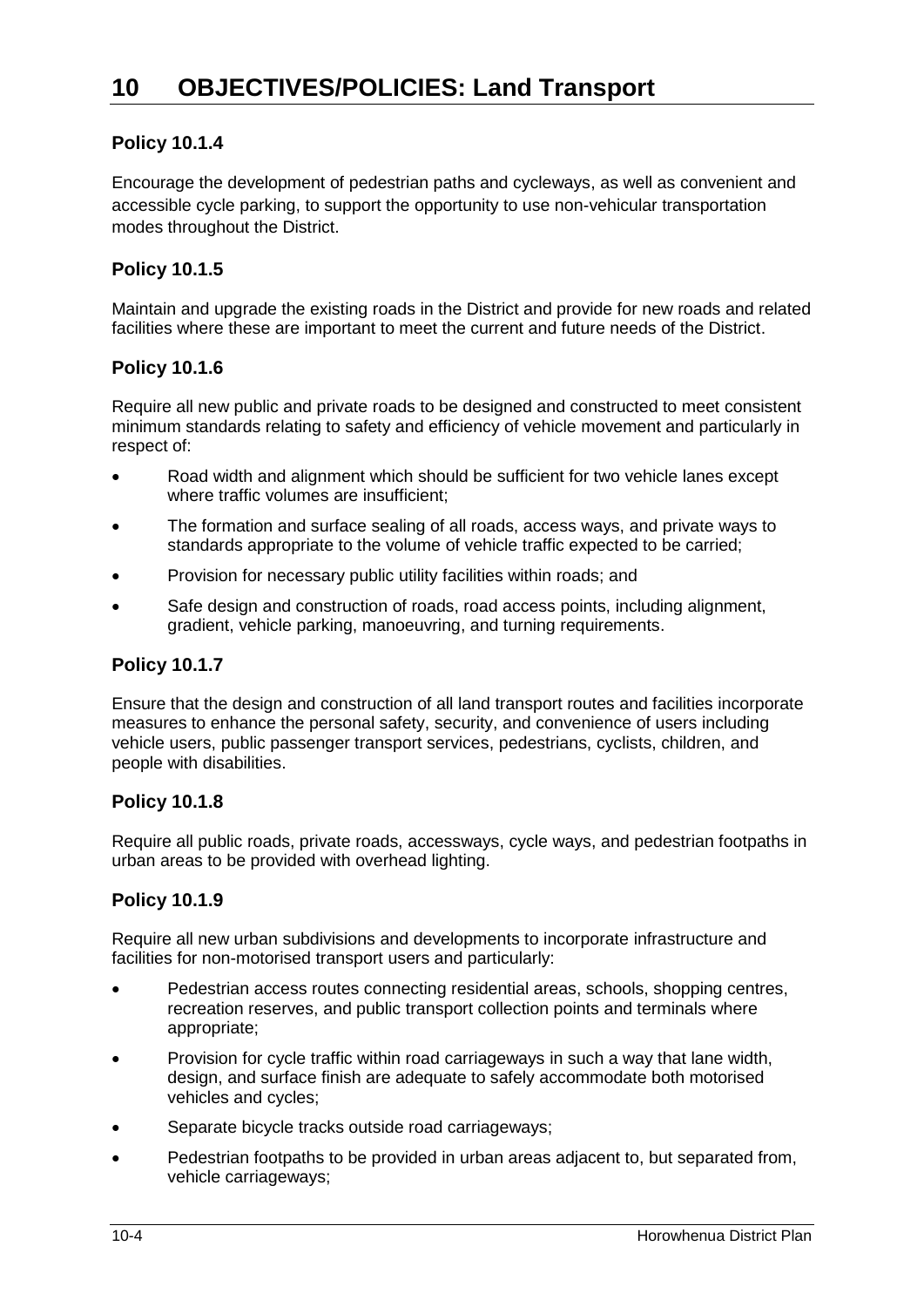- Safe, all-weather surfaces and gradients for public pedestrian footpaths; and
- Pram and wheelchair crossings located at convenient positions in relation to intersections.

#### **Policy 10.1.10**

Require all proposed allotments to have access from a public road suitable for the safe and efficient carriage of vehicles, cyclists, and pedestrians.

#### **Policy 10.1.11**

Access across a rail corridor for subdivisional purposes is only permitted at an existing public level crossing and where sufficient safe sightlines are available or alternatively at a position where there are existing safety warning devices.

#### **Policy 10.1.12**

Ensure that the cost of new or upgraded roading, which is needed to provide access to new subdivision or development, is met by the subdivider or developer.

#### **Policy 10.1.13**

To ensure that State Highways are a safe and efficient network.

#### **Explanation and Principal Reasons**

Council has adopted a roading hierarchy which represents the intended status and function of roads and determines their design and speed characteristics. The three hierarchy classifications are:

- Arterial: State Highways and key District roads which form part of the network of important district arterial routes that predominantly carry through traffic and the major traffic movements within and between settlements
- Collector: Locally preferred routes forming a link between the arterial roads and residential, commercial, industrial, open space and rural areas. Although having a major through traffic function, they also serve adjacent properties and collect traffic from local roads and feed through to arterial routes; and
- Local: Roads with the main function of providing access to properties and connectivity within a local area.

All subdivision and development of land should be serviced by roads of appropriate design and speed characteristics as defined by the hierarchy.

It is important both for the safety and convenience of road users and for the efficiency of ongoing maintenance of roads that they be designed and constructed using consistent standards. Road surface and gradient are particularly important to road safety and significant differences in the standard of road surface may compromise road safety. Where higher volumes of traffic are expected on urban roads, road surfaces should be hardsurfaced for long-term wear and tear and ease of maintenance.

The design width of a road will depend on its status within the roading hierarchy but must be sufficient to accommodate the services and facilities usually expected within roads. Roads provide the servicing trenches for several essential public services. In some circumstances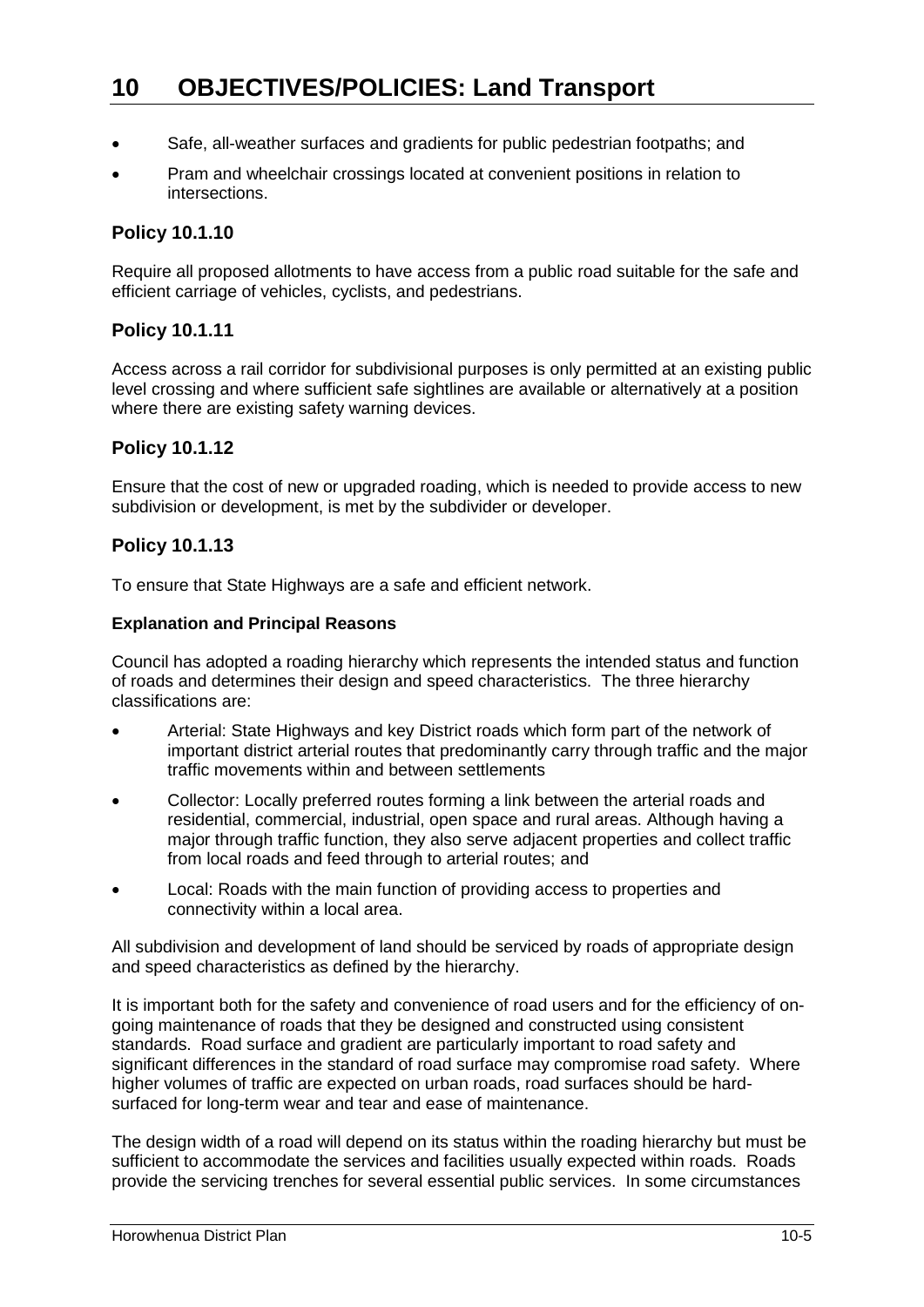facilities such as footpaths, cycle lanes, vehicle parking, and landscaped berms may be appropriate. It is important that the road's future function be fully understood at the time of its design and that it is sufficiently wide to accommodate that function.

Council is committed to minimising accidents at road intersections. The design of all future road intersections will therefore be required to incorporate safe sight distances and intersection detail appropriate to the local speed environment and environmental conditions.

Roads are public spaces heavily used by pedestrians and cyclists of all ages and abilities, as well as by vehicles. Roads have different safety characteristics at night compared to the daytime. It is important that roads be designed to maximise personal safety of all users. Street lighting is one way of designing for safety and crime prevention. Separation of road users with security fencing or barriers may, in some circumstances, be appropriate (e.g. where there are high vehicle speeds or steeply-sloped pedestrian footpaths intersecting with vehicle roads). The location and design of any such barriers should be chosen carefully to enhance crime prevention.

Roads should be designed and constructed to maximise opportunities for pedestrian and cycle access within communities. The policies are directed towards ensuring that the provision of pedestrian and cycle facilities incorporate basic safety and convenience elements.

Road marking and traffic signs are an important component of the transport infrastructure. The District Plan will enable provision for essential traffic safety and directional signs and road names. Access along local public roads is unrestricted and provides wide community benefit. That community-wide benefit is reflected in the funding of road maintenance from District Council rates. Where new roads are extended specifically to connect new subdivisions or developments to the existing road network, the capital cost of that construction should be met by the principal beneficiary of the access (i.e. the subdivider or developer).

Public roads will be designed and maintained to enable their use by public passenger transport services and Council will continue to upgrade/provide facilities where demand necessitates.

The development of a network of pedestrian paths and cycleways in the District would support the opportunity for residents and visitors to move between areas and around the district. The provision of cycle parking in convenient and accessible locations, such as near or at schools, retail areas, recreation reserves, public transport locations and other community facilities would support the cycling. An efficient approach in providing this land transport infrastructure is for Council to work in partnership with or support other agencies.

## **Methods for Issue 10.1 & Objective 10.1.1**

#### **District Plan**

- The District Plan will adopt the current District roading hierarchy and use that to determine the status and function of all future roads.
- The District Plan will specify the standards to be applied to the design and construction of public roads and private roads and access ways; and for non-vehicle land transport including facilities for pedestrians, cyclists, and people with disabilities. Includes reference to compliance with relevant engineering and technical standards to ensure a suitable standard of infrastructure.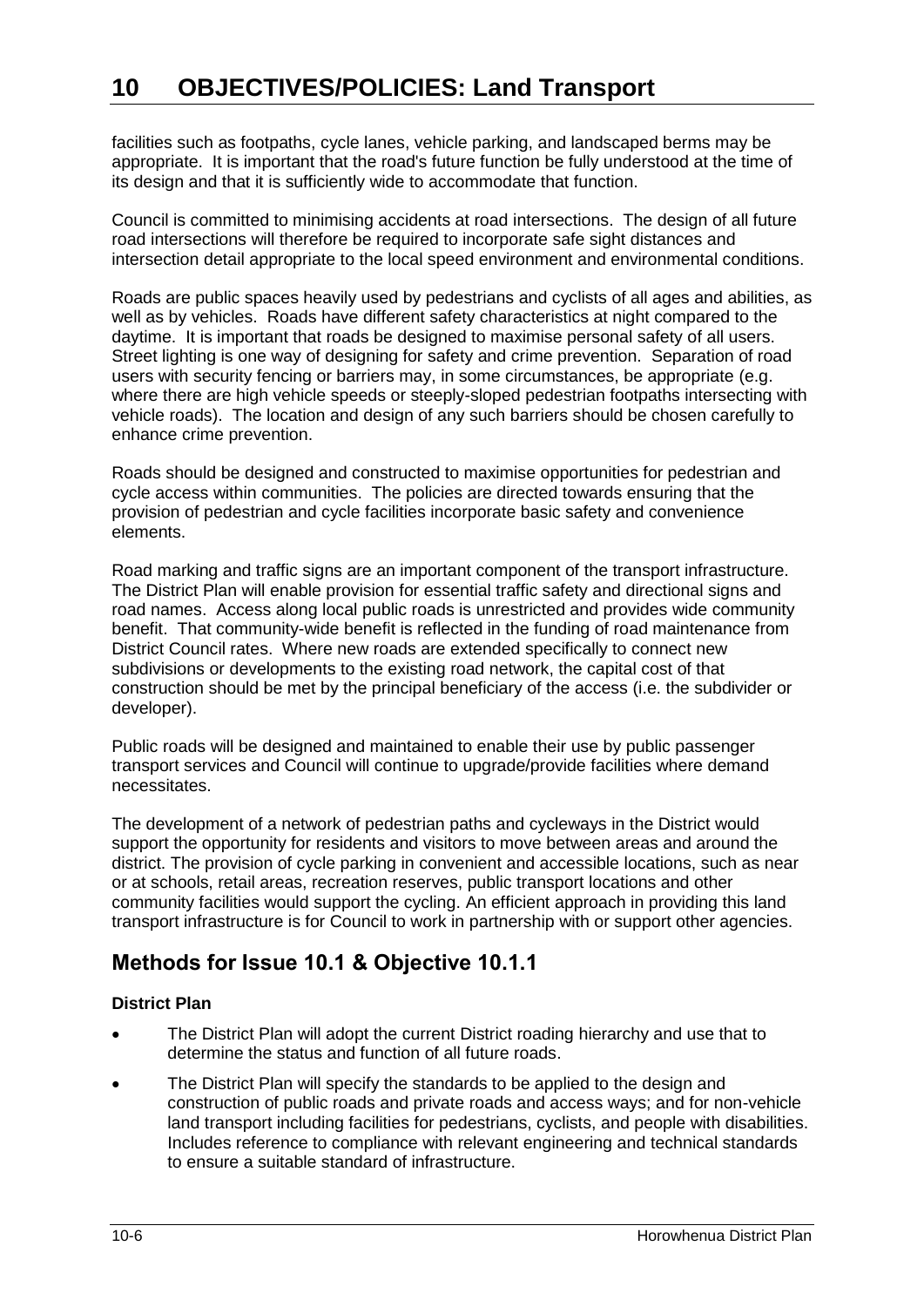- The District Plan will provide for all existing public roads and parking areas as designated public works; and will recognise designated railway lines and rail facilities.
- The District Plan will permit essential road markings and signs as permitted activities.
- Where a subdivision of land creates a new road Council will require the subdivider to fund the cost of road construction. Where an existing road is extended or upgraded to serve a subdivision, Council will require the subdivider to pay the full cost or contribute to the cost of the extension or upgrading in accordance with the level of benefit the upgraded road provides for the subdivision compared with other road users.

*Given the importance of land transport infrastructure to the community, District Plan rules and resource consents are considered to be the primary way to ensure transport infrastructure with consistent high standards to meet current and future community needs.*

#### **Long Term Plan and Regional Land Transport Programme**

- Council will continue to fund capital works and maintenance of land transport infrastructure throughout the District in accordance with annual priorities.
- Council will continue, in association with other agencies through the Regional Land Transport Programme, or any plan or programme which supersedes it, to improve infrastructure and facilities for pedestrians and cyclists and public transport passengers and will continue to maintain and improve the safety and efficiency of the road network.

#### **Other Methods**

- Council will continue to investigate and develop a network of recreational walkways and cycleways in the District.
- Council will work with NZTA to investigate long term options for resolving the environmental problems caused by heavy traffic and heavy vehicle congestion in Oxford Street, Levin.

## **Issue 10.2 MANAGING EFFECTS OF TRANSPORT INFRASTRUCTURE**

The adverse effects on the environment and the community that can be caused by the construction, maintenance and operation of the transport infrastructure and transportation activities.

#### **ISSUE DISCUSSION**

The construction and maintenance of transport infrastructure can give rise to adverse effects on the environment. One example is road earthworks which scar the landscape or cause siltation of waterways. The choice of location of new transport infrastructure and road alignment is often limited by other engineering factors and the location of existing infrastructure. Adverse effects of transport infrastructure need to be balanced against overall benefits to the community of enhanced access, efficiency, or safety.

The use of transport infrastructure and transportation activities can give rise to localised adverse effects. Examples include noise of vehicles on roads or on private properties; dust on metal roads; vehicle exhaust emissions on local air quality; surface water run-off from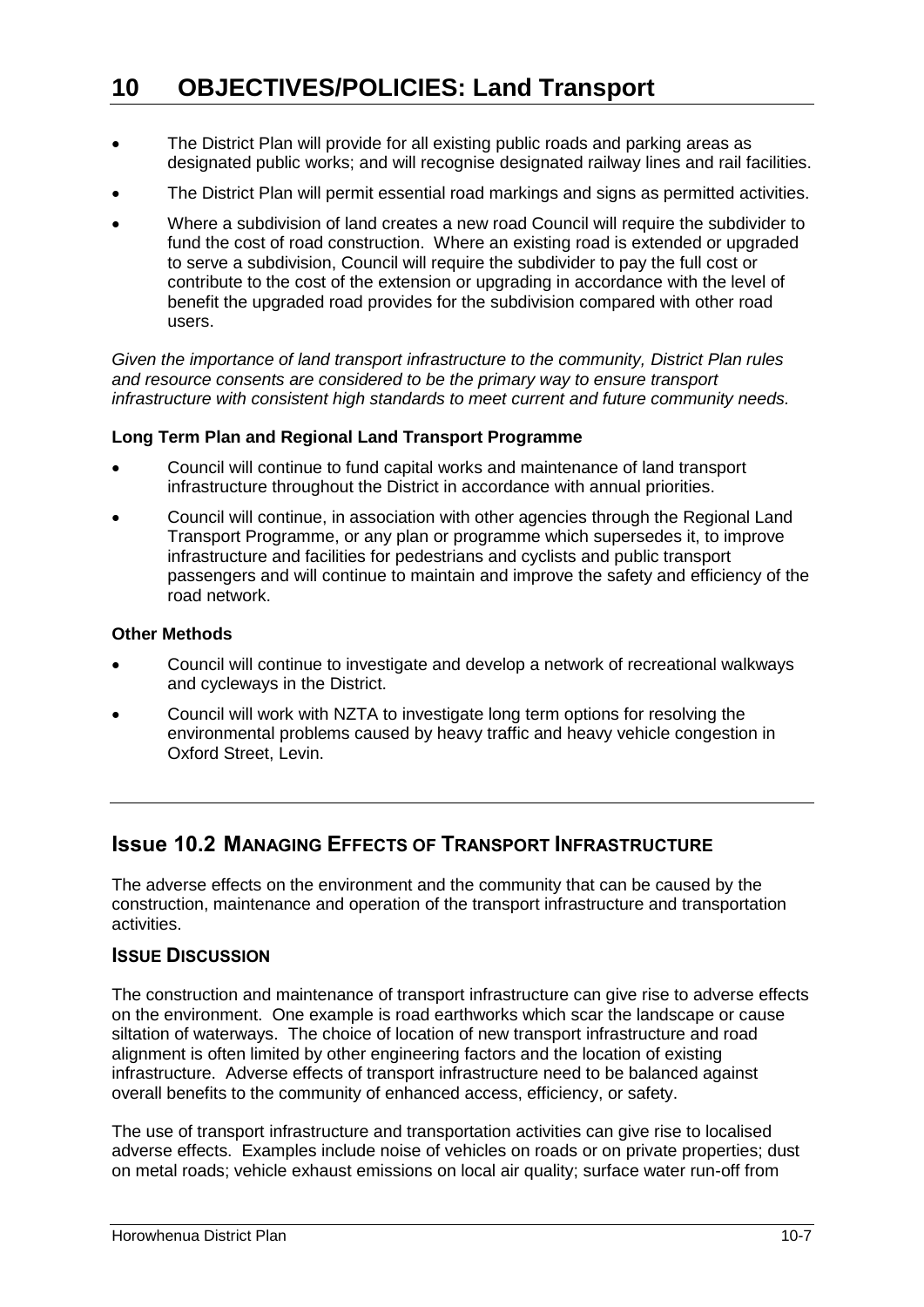roads to road-side drains and private property; spills of wastes and other material from vehicles to the road and stormwater system such as effluent from stock trucks. Other adverse effects include the severance of communities and the safety risk associated with speeding or large volumes of traffic. Effects on the wider environment include the cumulative effect of increasing vehicle emissions on the atmosphere and ozone depletion. It is necessary to protect the safety and amenity values of local areas while providing for an effective roading network.

## **Objectives & Policies**

#### **Objective 10.2.1 Managing Effects of Transport Infrastructure**

To provide for a land transport network that is safe, convenient and efficient, and which avoids, remedies or mitigates the adverse effects to maintain the health and safety of people and communities, and the amenity and character of the environment.

#### **Policy 10.2.2**

Require all extensions and upgrades to the land transport infrastructure, including roads, to avoid, remedy, or mitigate any adverse effects on the natural and physical resources, sensitive areas, and amenity and landscape values of the District.

#### **Policy 10.2.3**

Avoid adverse amenity impacts by ensuring that new roads are designed to, at least, minimum standards and visually complement the character of any surrounding area.

#### **Policy 10.2.4**

Adopt techniques to discourage high volume and heavy traffic use in areas where it would have adverse environmental effects on the local community.

#### **Explanation and Principal Reasons**

Construction and maintenance works for land transport infrastructure, including roads, can have adverse effects including disturbance to landforms, indigenous vegetation and habitats, contaminant discharges, noise and vibration, vehicle emissions, and dust, which can impact on water, soil and air quality. Land disturbance, earthworks and vegetation clearance for infrastructure development should avoid significant landform features, and cultural and heritage sites. In addition, effects from the use of land transport infrastructure, such as emissions, can be minimised by decreasing traffic volumes and travel times, and by designing roads to minimise runoff.

Environmentally sensitive construction and design techniques should be incorporated into new and upgrades to land transportation infrastructure where appropriate. The design and alignments of new or upgraded transport infrastructure shall be assessed in terms of the measures that can be taken to avoid, remedy or mitigate the adverse effects.

The road environment is an important, highly visible and extensive area of public open space within the District. The way that the roads and their immediate surrounds are developed (i.e. their alignment, layout and associated plantings) is significant in maintaining and improving the amenity of both residential and business areas.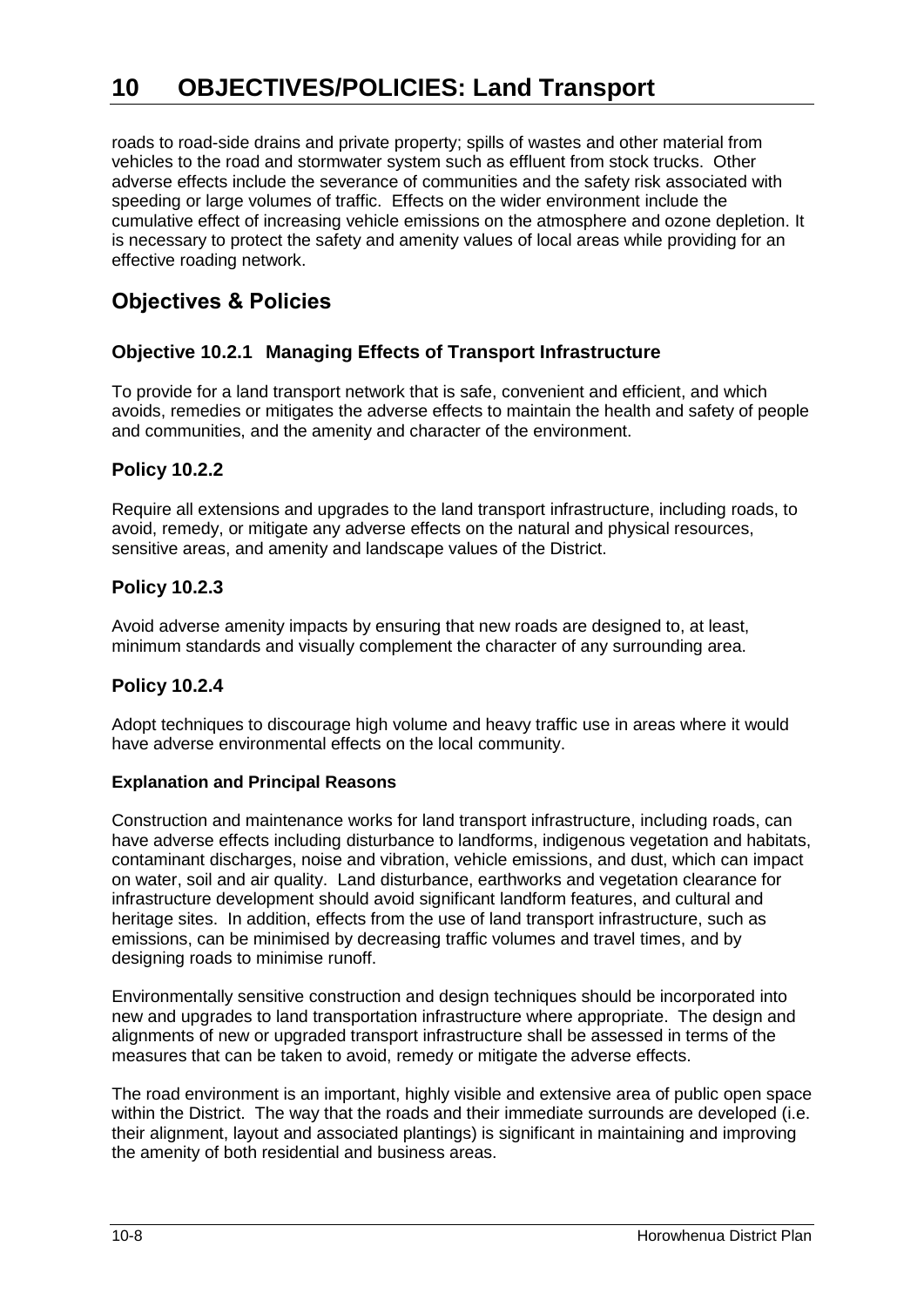Impacts of traffic passing through or visiting an area can, to a certain extent, be controlled by developing and encouraging the use of a roading hierarchy which directs higher volumes of traffic and heavy traffic movements on certain routes and discourages them on others (e.g. residential areas). The hierarchy can be reinforced by traffic management measures outside the District Plan which discourage the use of residential streets, other than by those vehicles that have no alternative. The development of safe, pleasant and convenient pedestrian and cycle links can assist in reducing vehicle usage and improve the amenity around a settlement.

## **Methods for Issue 10.2 & Objective 10.2.1**

#### **District Plan**

 Proposed extensions and upgrades to transport infrastructure will be assessed in terms of the District Plan's policies and standards relating to protection of the qualities of natural and physical resources (including water quality, land disturbance, landscape quality, and protection of archaeological and historic sites). Transport activities will have to meet minimum environmental standards.

*The District Plan will recognise existing designated roads. New and extended roads will be considered on their merits and be assessed in terms of the policies of the District Plan relating to environmental quality.* 

*The District Plan will include minimum performance standards, principally relating to noise, for transportation activities on private land so as to maintain the amenity of local environments. The District Plan will adopt the District roading hierarchy and will accept a certain level of effects from transportation activities along national and arterial routes. It will be the non-District Plan initiatives of Council and other agencies which will encourage traffic to use appropriate routes within the hierarchy.*

#### **Other**

 Council will work with New Zealand Police, NZTA and use road signage and other techniques to encourage heavy vehicles to utilise the arterial routes indicated in the roading hierarchy.

*A number of organisations can influence the movement and behaviour of traffic. Coordination with key transportation agencies will assist to ensure issues with the operation of the transport infrastructure are promptly identified and resolved effectively.*

## **ISSUE 10.3 ADVERSE EFFECTS OF LAND USE ACTIVITIES, SUBDIVISION AND DEVELOPMENT ON LAND TRANSPORT INFRASTRUCTURE**

The adverse effects that inappropriate land use activities, subdivision and development can have on the safety and efficiency of land transport systems.

#### **ISSUE DISCUSSION**

Certain land use activities, subdivision and development, can have adverse effects on the safe and efficient operation of the land transport network. Examples include: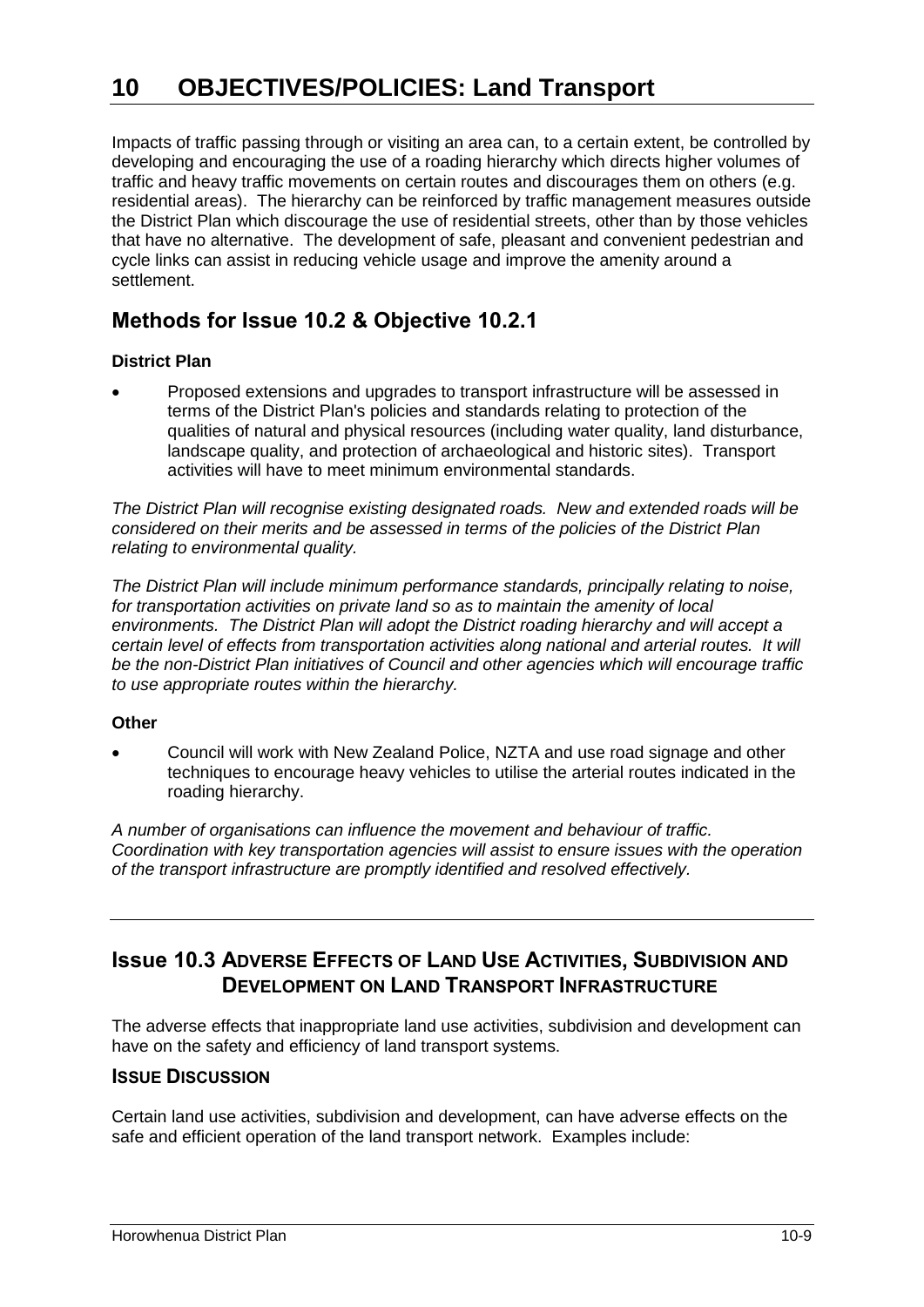- Inappropriately sited vehicle crossings resulting in poor sight lines for on-coming traffic and potential intersection accidents.
- Road-side stalls with poor visibility and difficult entrances/exits.
- Buildings and trees shading roads and contributing to ice on roads and safety hazards.
- Activities generating high vehicle movements into and out of a site increasing the chance of intersection accidents.
- Night lighting and glare from buildings affecting visibility of roads for vehicle users.
- Vehicle loading and delivery arrangements which interfere with the free and safe use of footpaths by pedestrians.
- Advertising signs which are distracting to motorists.
- Activities which generate demand for vehicle parking but do not make provision for that parking and cause congestion on adjacent roads for other road users including cyclists.
- Accidental spills from vehicles onto roads creating slippery or hazardous road surface for other road users.
- Sensitive activities (e.g. residential and places of assembly) in close proximity to major land transport infrastructure (i.e. reverse sensitivity issues).
- Buildings, structures and signs which obstruct sightlines.

The maintenance of safe sight lines at rail level crossings is a particular issue that needs to be provided for.

## **Objectives & Policies**

#### **Objective 10.3.1 Adverse Effects of Land Use Activities, Subdivision and Development on Land Transport Infrastructure**

Protection of the safety and efficiency of the land transport network from the adverse effects of land use activities, subdivision and development.

#### **Policy 10.3.2**

Avoid, remedy, or mitigate the adverse effects of increased traffic or changed traffic type, which could compromise the safe and efficient operation of any road, or the safe and convenient movement of pedestrians and cyclists on public roads.

#### **Policy 10.3.3**

Require vehicle crossing places and vehicle entrances from public roads to be located, constructed, and maintained to standards appropriate to the circumstances of traffic volume, pedestrian movement, and speed environment of each road.

#### **Policy 10.3.4**

Ensure that buildings and activities do not compromise the necessary clear sight lines for trains and road vehicles at level rail crossings, or of vehicles at road intersections.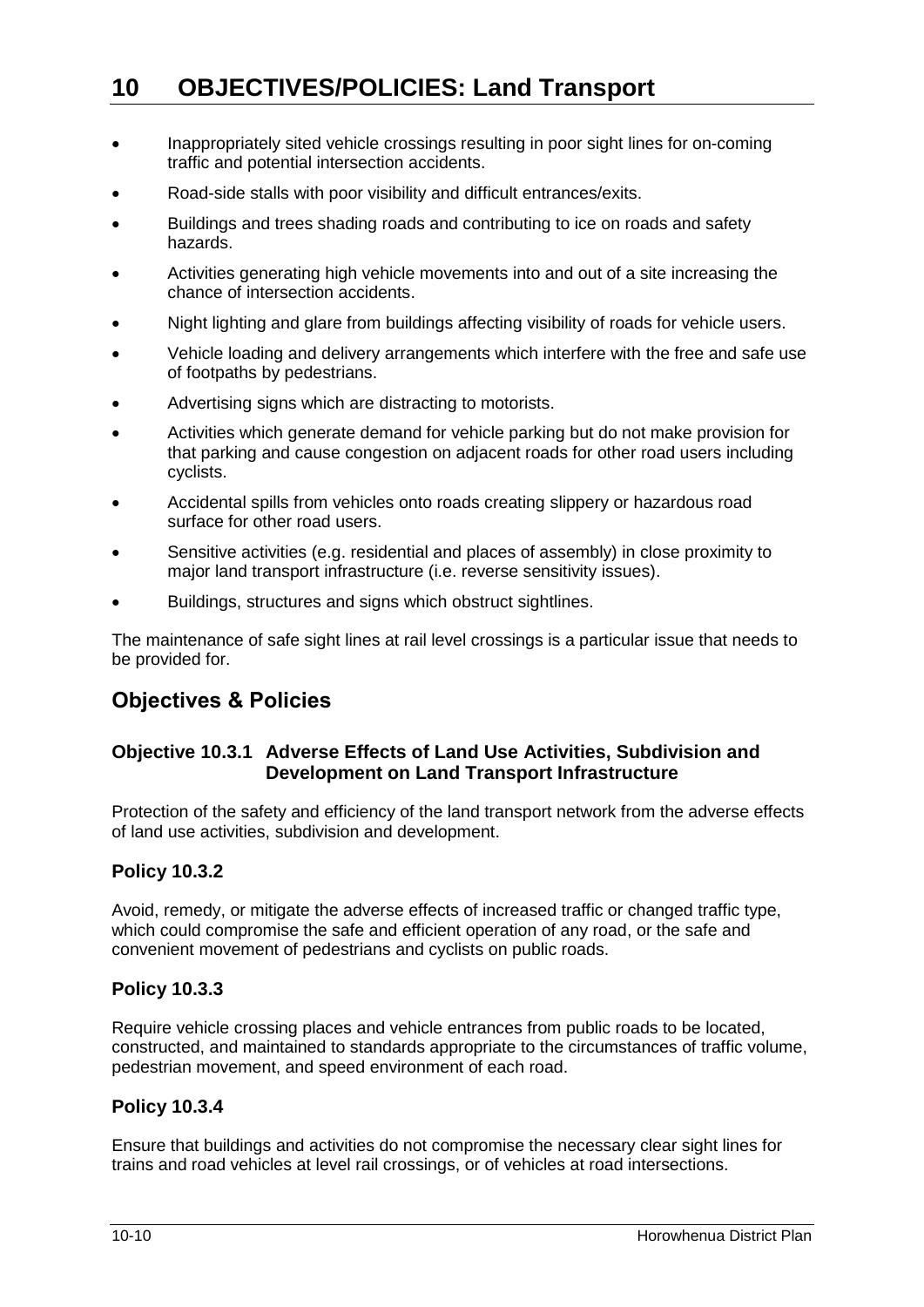#### **Policy 10.3.5**

Ensure that any on-site parking and manoeuvring space provide is safe and visually attractive.

#### **Policy 10.3.6**

Ensure that adequate and safe on-site loading and unloading provision be made.

#### **Policy 10.3.7**

Control the location, design, and extent of advertising signs located adjacent to roads.

#### **Policy 10.3.8**

Require all road-side advertising signs in moderate to high speed zones (70kph and above) to display clearly and boldly the nature of the goods or activities being advertised.

#### **Policy 10.3.9**

Ensure that advertising signs do not interfere with the safe and efficient use of roads and pedestrian ways.

#### **Policy 10.3.10**

Minimise the number of remote advertising signs in the rural and greenbelt rural residential environment to avoid an adverse effect on traffic safety.

#### **Policy 10.3.11**

Avoid, remedy, and mitigate any adverse effects generated by land use activities, subdivision and development adjoining the State Highways, District roads or the North Island Main Trunk Railway line where such adverse effects have the potential to reduce the safety and efficiency for road users (drivers, pedestrians and cyclists) and railway users. Adverse effects include glare, inappropriate lighting, smoke, or discharges onto the road or railway corridor.

#### **Policy 10.3.12**

Ensure that land use activities, subdivision and development adjoining State Highways, other arterial roads and the North Island Main Trunk Railway, avoid, remedy or mitigates any reverse sensitivity effects by protecting themselves from noise and vibration, particularly in bedrooms.

#### **Explanation and Principal Reasons**

The safe and efficient movement of vehicles between the road network and individual sites is important to maintain suitable levels of functionality and safety of the road and rail networks. Most of the effects can be avoided or mitigated through compliance with standards imposed through the District Plan, such as through access standards and sight line requirements. In addition, some land use activities generate significant traffic movements which can generate negative environmental impacts on adjoining land uses, as well as on the efficiency and safety of the roading network. Council seeks to ensure that the types and intensity of effects of activities are appropriate to the speed on, and function of, individual roads. This may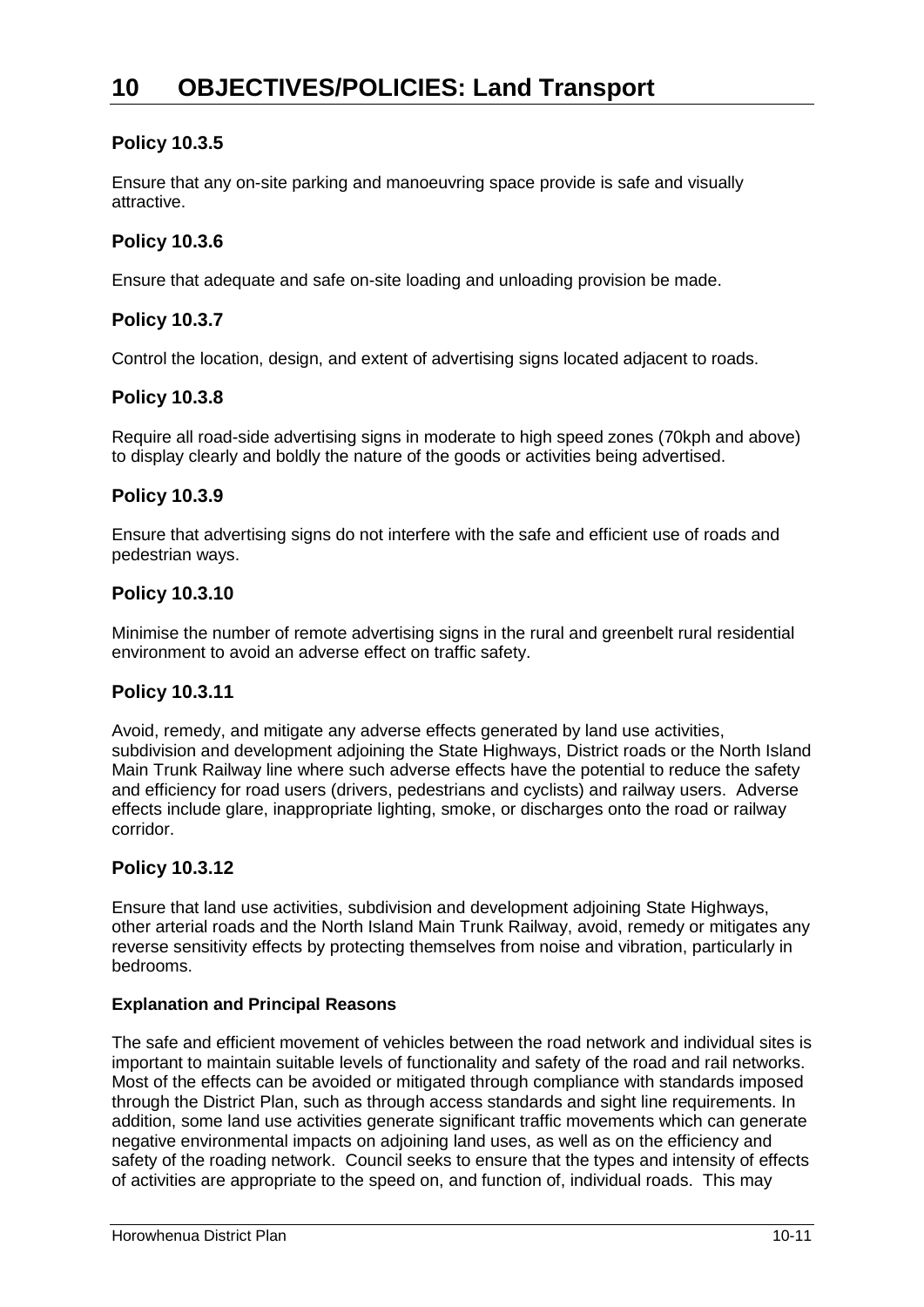mean, in some situations and for reasons of public interest and transport safety and efficiency, that activities need to be modified or even prevented from operating.

The provision of adequate parking and loading areas is an integral part of the safe and efficient operation of the roading system, linked strongly to both moving traffic and land use activities. Demand for parking and loading is generated by most activities, with provision of sufficient parking and loading necessary to avoid overspill of parking onto the adjoining road and neighbouring properties. This situation creates a traffic hazard, visual detraction and an impact on the amenity values of the area. However, it is recognised in the main commercial area (particularly the pedestrian focused area) the provision of on-site parking and loading is not always possible or appropriate.

The provision of numerous car parking spaces can have adverse effects on the amenity values of the area. Parking areas can create dust or mud if unsealed, and they can detract from the visual quality of the area. Attention to sealing, landscaping and screening will be required to reduce these adverse impacts.

Some development in close proximity to the State Highways, other arterial roads and railway, may adversely affect the safe and efficient functioning of this major land transport infrastructure. Due to their historic location and development, landowners need to accept a certain level of effects emanating from this infrastructure. Measures to mitigate adverse effects, such as building setbacks from the infrastructure and insulation of buildings from road and rail noise by using barriers and acoustical treatment of buildings are encouraged for residential units and other sensitive activities in the vicinity of these major road and rail corridors.

## **Methods for Issue 10.3 & Objective 10.3.1**

#### **District Plan**

- The District Plan will include rules controlling the location, size, and design of advertising signs visible from transport routes; and standards for the operation of certain activities intended to avoid, remedy, or mitigate adverse effects of activities including their effects on transport routes (such as glare, night lighting, setback distances for plantation forestry and shelterbelt planting).
- The District Plan will include controls on building location intended to maintain clear sight lines to key intersections and rail level crossings and maintain a minimum separation distances with major transport infrastructure to minimise reverse sensitivity issues.
- Where resource consent applications involve access onto the State Highway network or across a railway corridor, Council will forward copies of applications to NZTA and KiwiRail respectively as an affected party. Council will make reference to NZTA's "Planning Policy Manual" when considering applications for resource consent which have implications for the State Highway network.
- The District Plan will include performance standards controlling the location and design of farm loading ramps, to avoid the adverse effects of the use of these facilities in close proximity to the roading network.

*The District Plan is considered to be the most appropriate and effective means of controlling the adverse effects of activities on essential transport infrastructure and activities. In the case of District roads, Council is able to assess the likely effects of activities. Council will, in the case of State Highways, recognise NZTA's role and interest in maintaining safety and efficiency of Highways and will ensure that NZTA is aware of proposed activities likely to*